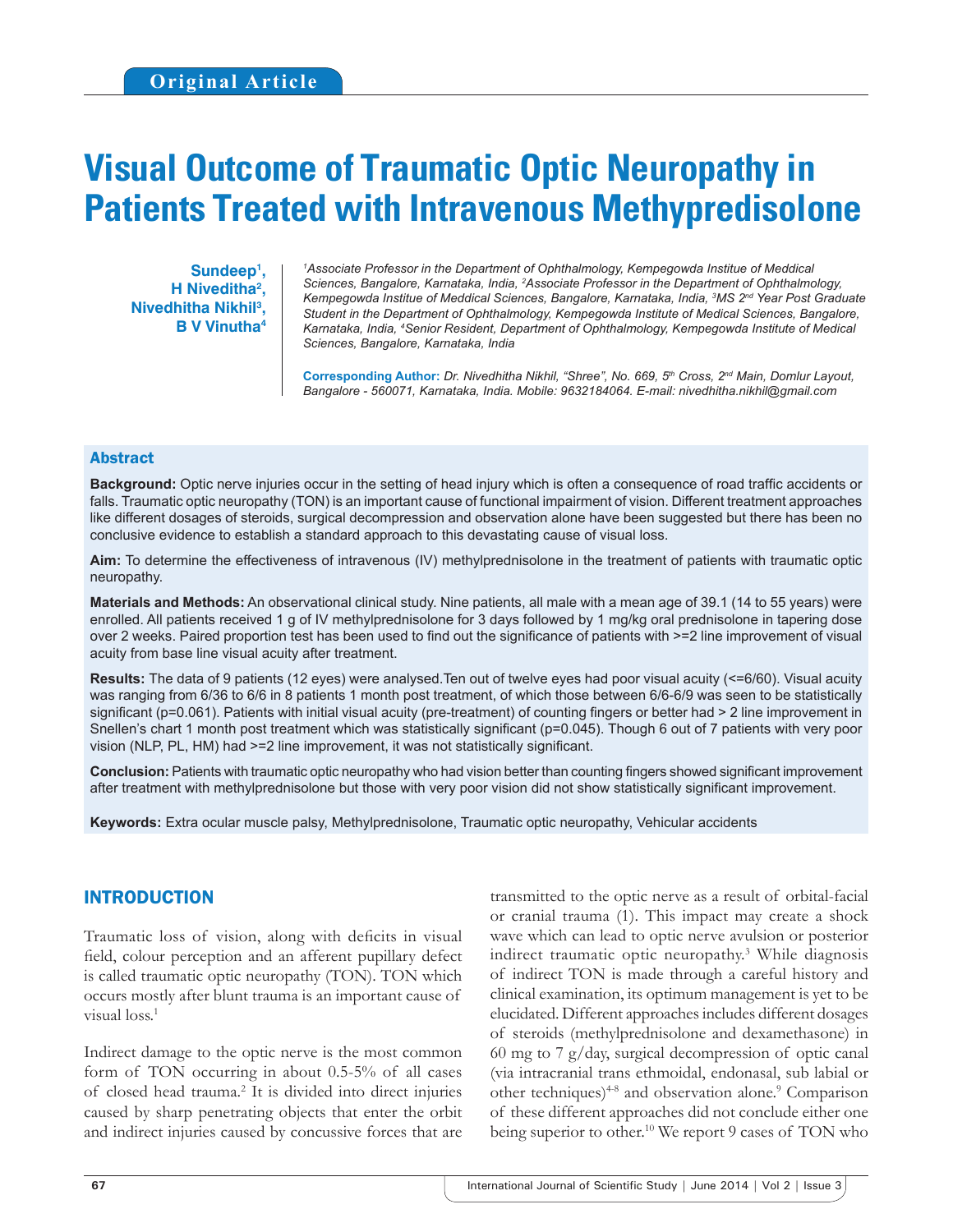received intravenous methylprednisolone at Kempegowda Institute of Medical Sciences, Bangalore, Karnataka to find out the results of such treatment in these patients.

#### MATERIALS AND METHODS

The study design was prospective. We included patients with indirect optic injuries in otherwise healthy individuals. Cases with pre-existing ocular abnormalities that might affect assessment of visual function were excluded. All enrolled cases had a complete ocular examination including best corrected visual acuity (BCVA), IOP measurement, pupils assessed for relative afferent pupillary defect, ocular motility and fundus examination on admission, immediately post treatment and 1 month later and had CT scans (axial and coronal) of orbit and brain accordingly.

Visual acuity was the main outcome measure of the study, which was measured by Snellen chart on admission, immediately after treatment and 1 month later. Patients were examined within 3 hours to 3 days. Awritten informed consent was taken prior to starting of treatment. Intravenous Methylprednisolone 1 g was given (diluted in 100 ml Normal saline over 45 minutes) for 3 days. Base-line ECG and blood sugar level were done. Pulse and B.P recorded prior to infusion and monitored using pulse-oximetry. Then oral prednisolone 1 mg/kg in tapering dose was administered for 2 weeks. Patients were examined every day during hospitalisation and later at 1<sup>st</sup> week, 2<sup>nd</sup> week and 1 month. One patient had sphenoid fracture segment impinging optic nerve for which methylprednisolone was not administered.

Results on continuous measurements are presented as Mean  $+/-$  SD (Mi-Max) and results on categorical measurements are presented in Number (%). Significance was assessed from patients who had >=2 line improvement in visual acuity after treatment with intravenous methylprednisolone from baseline visual acuity. Paired proportion test has been used to find the significance.

### RESULTS

The data of 9 patients (12 eyes) were analysed. Mean age of the patients were 39.1 (14 to 55 years) and all were male. Road traffic accidents were the main cause of trauma (77.8%). Ten out of twelve eyes had poor visual acuity  $\approx$  =6/60) (Table 1). Associated extra ocular palsies and orbital fractures are shown in Tables 2 and 3 which did not have significant effect on visual outcome in the affected patients. Visual acuity was ranging from 6/36 to 6/6 in 8 patients 1 month post treatment, of which those between  $6/6-6/9$  was seen to be statistically significant (p=0.061) (Tables 4 and 5). Five patients had one to multiple orbital

### **Table 1: Demographic and clinical characteristics were noted (2)**

| <b>Characteristic</b>               | Total (n=9 patients) |  |
|-------------------------------------|----------------------|--|
| Age                                 | 39.1                 |  |
| Sex                                 |                      |  |
| Male                                | $9(100\%)$           |  |
| Eye                                 |                      |  |
| Right                               | 6(66.7%)             |  |
| Left                                | $3(33.3\%)$          |  |
| Injury type                         |                      |  |
| Vehicle accident                    | 7 (77.8%)            |  |
| Fall                                | $1(11.1\%)$          |  |
| Assault                             | $1(11.1\%)$          |  |
| Base line visual acuity (n=12 eyes) |                      |  |
| NI P                                | $1(8.3\%)$           |  |
| ΙP                                  | $4(33.3\%)$          |  |
| <b>HM</b>                           | 2(16.7%)             |  |
| <20/200 to CF                       | $3(25.0\%)$          |  |
| <20/40 to>=20/200                   | $1(8.3\%)$           |  |
| $>=20/40$                           | $1(8.3\%)$           |  |

Abbreviations: NLP, no light perception; LP, light perception; HM, hand motion; CF, counting fingers

#### **Table 2: Frequency of different paresis**

| <b>Paresis</b>              | <b>Number of eyes affected</b> |
|-----------------------------|--------------------------------|
| Ptosis                      | 5                              |
| Pupil palsy                 | 3                              |
| 3rd nerve palsy             | 4                              |
| 6 <sup>th</sup> nerve palsy | 2                              |
| Total ophthalmoplegia       | 3                              |

| <b>Table 3: Frequency of different orbital fractures</b> |                                |  |  |
|----------------------------------------------------------|--------------------------------|--|--|
| <b>Type of fracture</b>                                  | <b>Number of eyes affected</b> |  |  |
| Orbit fx (total)                                         | 6                              |  |  |
| No fx                                                    | 5                              |  |  |
| Optic canal fx                                           |                                |  |  |
| Ethmoidfx                                                | 2                              |  |  |
| Maxillary fx                                             | 3                              |  |  |
| Frontal fx                                               | 3                              |  |  |
| Zygomatic fx                                             | 4                              |  |  |
| Sphenoid fx                                              | 2                              |  |  |
| Temporal fx                                              | 2                              |  |  |
| Occipital fx                                             |                                |  |  |
| Abbreviations: fx, fracture                              |                                |  |  |

#### **Table 4: Frequency of different visual acuities in assessment times**

| <b>Visual</b><br>acuity | <b>Presentaion</b><br>both eyes<br>$(n=12)$ | <b>Post treatment</b><br>both eyes<br>$(n=12)$ | 1 month<br>both eyes<br>$(n=12)$ | P value   |
|-------------------------|---------------------------------------------|------------------------------------------------|----------------------------------|-----------|
| $6/6 - 6/9$             | $0(0\%)$                                    | $0(0\%)$                                       | 3(25%)                           | $0.061 +$ |
| $6/12 - 6/18$           | $1(8.3\%)$                                  | $1(8.3\%)$                                     | 2(16.7%)                         | 0.311     |
| 6/24-6/36               | $1(8.3\%)$                                  | $0(0\%)$                                       | 2(16.7%)                         | 0.311     |
| 6/60                    | $0(0\%)$                                    | $1(8.3\%)$                                     | $0(0\%)$                         |           |
| < 6/60                  | 10 (83.3%)                                  | 10 (83.3%)                                     | 5(41.7%)                         | 0.132     |

fractures, of which only one patient had displaced orbital wall fracture impinging the optic nerve. Patients with initial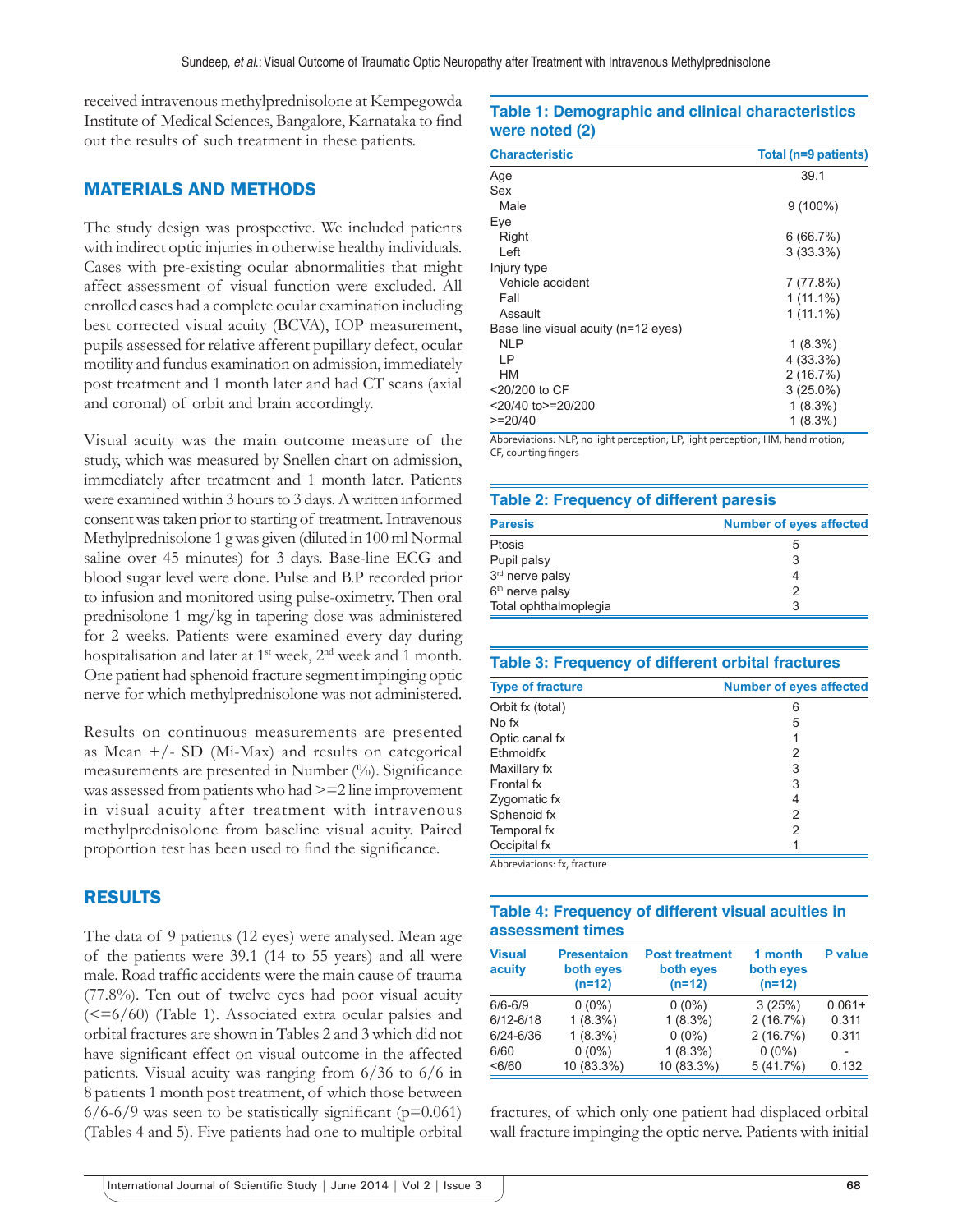| Table 5: % of patients with 2 line improvement in<br>visual acuity according to baseline visual acuity |                                                  |                              |          |                |  |  |
|--------------------------------------------------------------------------------------------------------|--------------------------------------------------|------------------------------|----------|----------------|--|--|
| <b>Baseline</b><br>visual<br>acuity                                                                    | <b>Immediately</b><br>post-treatment<br>$(n=12)$ | After 1<br>month<br>$(n=12)$ | % change | <b>P</b> value |  |  |
| NPL. PL. HM                                                                                            | 7 (58.3%)                                        | 7(58.3%)                     | 0.0      | 1.000          |  |  |
| $>=2$ line                                                                                             | 4 (33.3%)                                        | $6(50.0\%)$                  | $+16.7%$ | 0.266          |  |  |
| improvement                                                                                            |                                                  |                              |          |                |  |  |
| CF or better                                                                                           | 5(41.7%)                                         | 5(41.7%)                     | 0.0      | 1.000          |  |  |
| $>=2$ line<br>improvement                                                                              | $1(8.3\%)$                                       | 5(41.7%)                     | $+33.4%$ | $0.045*$       |  |  |

**Table 5: % of patients with 2 line improvement in** 

P values are obtained by using paired proportion test

visual acuity (pre-treatment) of counting fingers or better had > 2 line improvement in Snellen's chart 1 month post treatment which was statistically significant (p=0.045). Though 6 out of 7 patients with very poor vision (NLP, PL, HM) had >=2 line improvement, it was not statistically significant (Table 4) (Graph 1).

## DISCUSSION & CONCLUSION

The management of traumatic optic neuropathy should be guided by the Hippocratic adage to do no harm.<sup>11</sup> While there is little controversy on the macroscopic mechanism of trauma to the optic nerve, including the deceleration theory,<sup>1</sup> multiple hypotheses have been proposed at microscopic level of damage to the optic nerve, including contusion necrosis, nerve fibre tears and nerve infarction secondary to closed space edema, haemorrhage within the optic nerve sheath, thrombosis, vasospasm, impingement by bone spicules and shearing of dural vessels in the optic canal.<sup>10</sup>

Treatment of TON has been a topic of controversy. Even after 2 years, The International Optic Nerve Trauma Study (TIONTS) failed to recruit enough eligible patients to conduct a clinical trial to compare the results of steroid only arm with surgery plus megadose steroid arm.10 Therefore it was transformed into an observational study and ultimately found no clear benefits for either corticosteroid or optic canal decompression approach. The idea of use of megadose steroid is extrapolated from traumatic spinal cord injury studies introduced by Anderson et al. Although the exact mechanism of its action is not clear yet, it seems that the main mechanism by which corticosteroids are thought to block neuronal death in the setting of trauma is inhibition of free radicals, decrease intra-neuronal or extraneuronal oedema, reduce vasospasm limiting contusion necrosis of the nerve.12-15

Road traffic accident were the main cause of TON in our study, a finding similar to a report from Iran.<sup>11</sup> Similar to most reports,<sup>10,16,17</sup> our study indicated that patients with poor visual acuities have poorer visual prognosis. Although



**Graph 1: Frequency of patients with visual acuities pretreatment and post treatment**

our study has limited number of patients, but 54.6% of them had atleast one orbital fracture (Table 3) with different degrees of extraocular nerve palsies (Table 2) but in contrast to the conclusion of some reports, $18$  we failed to show significances of these findings and their effect on final visual results (Table 5).

Our study showed intravenous methylprednisolone as proposed by Optic Neuritis Treatment Trial (ONTT) for optic neuritis to be effective for treatment of traumatic optic neuropathy provided the visual acuity pre-treatment is not less than counting fingers. This thus reduces steroid induced side effects caused by megadose regimen.

One limitation in our study is small sample size, though it correlates with the incidence of TON in closed head trauma in our institution.

### ACKNOWLEDGEMENT

The first author want to give a sincere thanks to his colleagues and post-graduate students, who have worked very hard to put this together. Special thanks to colleagues Dr. Niveditha H (Associate Professor) and Dr. Vinutha (Senior Resident) for their constant endeavour and support. He also would like to thank Dr. Nivedhitha Nikhil (Post–graduate) has been instrumental in co-ordinating our efforts and putting it together. He would also like to acknowledge the efforts of all the members of the Department of Ophthalmology for their support.

### REFERENCES

- 1. Glaser JS. Traumatic optic neuropathy. In: Glaser L, Glaser JS. Neuroophthalmology. 3rd ed. Lippincott Williams ans Wilkins. 1999. P. 186-188.
- 2. Walsh BH, Robertson BC, Girotto JA. Traumatic optic neuropathy: A review of 61 patients. *Plast Reconstr Surg*. 2001;107:1655-64.
- 3. Liu GT, Volpe NJ, Galetta SL. Neuro-ophthalmology: diagnosis and management. Philadelphia: WB Saunders; 2001. P. 170-172.
- 4. Joseph MP, Lessell S, Rizzo J, Momose KJ. Extracranial optic nerve decompression for traumatic optic neuropathy. *Arch Ophthalmol*. 1990;108(8):1091-3.